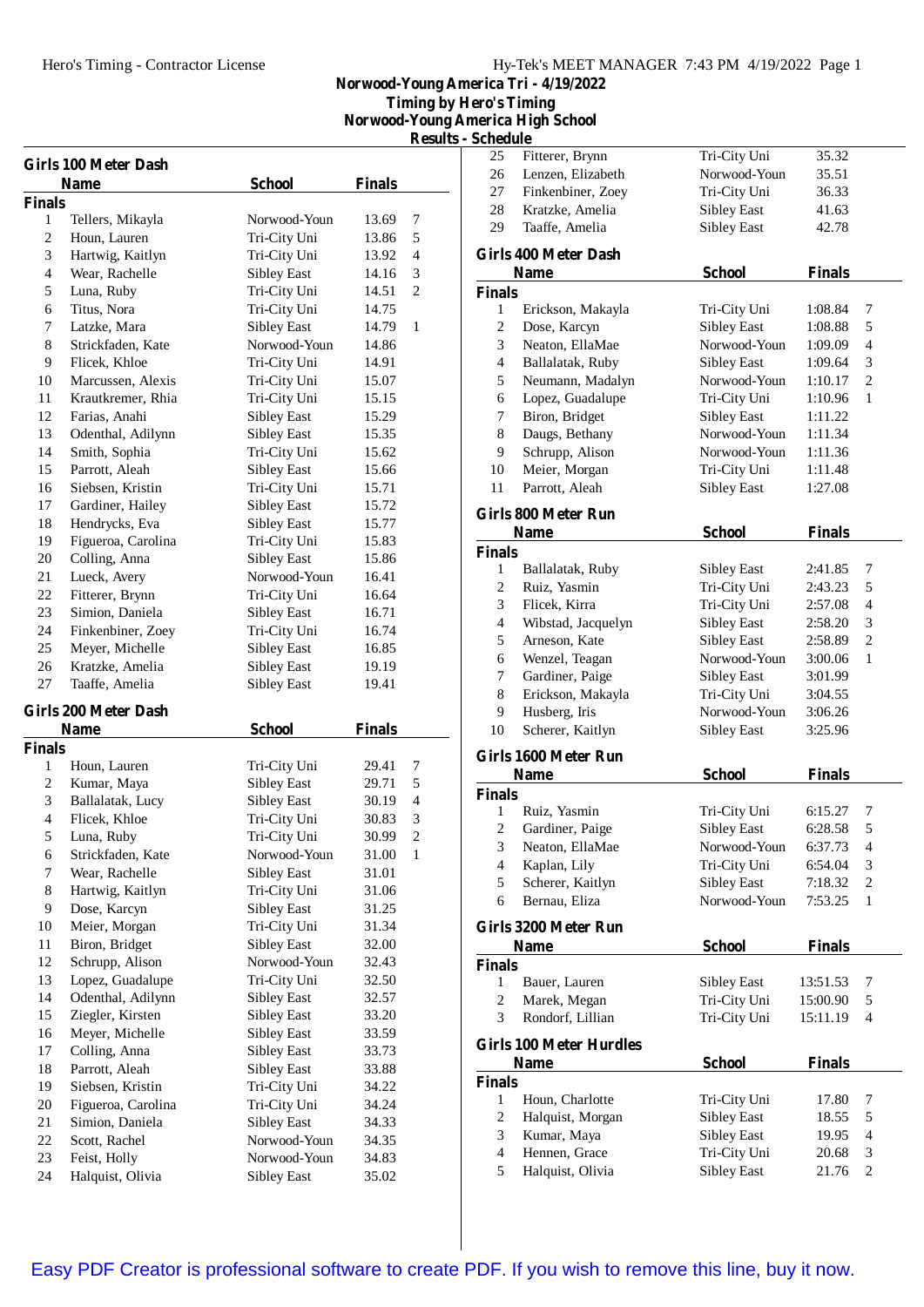|  | Hy-Tek's MEET MANAGER 7:43 PM 4/19/2022 Page 2 |  |  |
|--|------------------------------------------------|--|--|
|  |                                                |  |  |

**Norwood-Young America Tri - 4/19/2022 Timing by Hero's Timing**

**Norwood-Young America High School Results - Schedule**

|                    | Finals  (Girls 100 Meter Hurdles)      |                    |                      |                |
|--------------------|----------------------------------------|--------------------|----------------------|----------------|
|                    | <b>Name</b>                            | <b>School</b>      | Finals               |                |
| 6                  | Gargett, Halee                         | Tri-City Uni       | 21.77                | 1              |
| 7                  | Stephens, Calley                       | Tri-City Uni       | 24.54                |                |
|                    | <b>Girls 300 Meter Hurdles</b>         |                    |                      |                |
|                    | Name                                   | <b>School</b>      | <b>Finals</b>        |                |
| <b>Finals</b>      |                                        |                    |                      |                |
| 1                  | Halquist, Morgan                       | <b>Sibley East</b> | 54.19                | 7              |
| 2                  | Houn, Charlotte                        | Tri-City Uni       | 54.21                | 5              |
| 3                  | Kumar, Maya                            | <b>Sibley East</b> | 59.30                | 4              |
| 4                  | Luna, Ruby                             | Tri-City Uni       | 1:01.01              | 3              |
| 5                  | Halquist, Olivia                       | <b>Sibley East</b> | 1:02.21              | $\mathfrak{2}$ |
| 6                  | Gargett, Halee                         | Tri-City Uni       | 1:02.80              | 1              |
| 7                  | Siebsen, Kristin                       | Tri-City Uni       | 1:03.45              |                |
| 8                  | Hennen, Grace                          | Tri-City Uni       | 1:03.86              |                |
| 9                  | Finkenbiner, Zoey                      | Tri-City Uni       | 1:08.74              |                |
| 10                 | Stephens, Calley                       | Tri-City Uni       | 1:13.72              |                |
|                    | Girls 4x100 Meter Relay                |                    |                      |                |
|                    | <b>Team</b>                            | <b>Relay</b>       | <b>Finals</b>        |                |
| <b>Finals</b>      |                                        |                    |                      |                |
| 1                  | Tri-City United                        | A                  | 58.63                | 7              |
|                    | 1) Krautkremer, Rhia                   | 2) Hennen, Grace   |                      |                |
|                    | 3) Titus, Nora                         |                    | 4) Marcussen, Alexis |                |
| 2                  | <b>Sibley East</b>                     | A                  | 1:00.97              | 5              |
|                    | 1) Brinkman, Megan                     |                    | 2) Ziegler, Kirsten  |                |
|                    | 3) Farias, Anahi                       |                    | 4) Hendrycks, Eva    |                |
| 3                  | Norwood-Young America                  | A                  | 1:01.67              | 4              |
|                    | 1) Lueck, Avery                        | 2) Scott, Rachel   |                      |                |
|                    | 3) Lenzen, Elizabeth                   |                    | 4) Tellers, Mikayla  |                |
| 4                  | <b>Sibley East</b>                     | B                  | 1:08.00              |                |
|                    | 1) Golovko, Liza                       |                    | 2) Nijem, Jeanmary   |                |
|                    | 3) Ornalieva, Aizhan                   |                    | 4) Simion, Daniela   |                |
|                    | Girls 4x200 Meter Relay                |                    |                      |                |
|                    | <b>Team</b>                            | <b>Relay</b>       | <b>Finals</b>        |                |
| <b>Finals</b><br>1 | Norwood-Young America                  | A                  | 2:02.54              | 7              |
|                    | 1) Neumann, Madalyn                    |                    | 2) Daugs, Bethany    |                |
|                    | 3) Strickfaden, Kate                   |                    | 4) Tellers, Mikayla  |                |
| 2                  | Tri-City United                        | А                  | 2:03.06              | 5              |
|                    | 1) Dooley, Maddie                      |                    | 2) Houn, Charlotte   |                |
|                    | 3) Flicek, Khloe                       |                    | 4) Marcussen, Alexis |                |
| 3                  | <b>Sibley East</b>                     | А                  | 2:09.77              | 4              |
|                    | 1) Brinkman, Megan                     | 2) Farias, Anahi   |                      |                |
|                    | 3) Gardiner, Hailey                    |                    | 4) Hendrycks, Eva    |                |
| 4                  | <b>Sibley East</b>                     | B                  | 2:13.68              |                |
|                    | 1) Beneke, Adyson                      | 2) Colling, Anna   |                      |                |
|                    | 3) Meyer, Michelle                     |                    | 4) Odenthal, Adilynn |                |
|                    |                                        |                    |                      |                |
|                    | Girls 4x400 Meter Relay<br><b>Team</b> | <b>Relay</b>       | Finals               |                |
|                    |                                        |                    |                      |                |
|                    |                                        |                    |                      |                |
| <b>Finals</b><br>1 |                                        | A                  | 4:36.74              | 7              |
|                    | Sibley East<br>1) Biron, Bridget       |                    | 2) Ballalatak, Lucy  |                |

| <b>Schedule</b> |                                        |                                         |               |                |
|-----------------|----------------------------------------|-----------------------------------------|---------------|----------------|
| 2               | Tri-City United                        | A                                       | 4:40.42       | 5              |
|                 | 1) Flicek, Kirra                       | 2) Hartwig, Kaitlyn                     |               |                |
|                 | 3) Lopez, Guadalupe                    | 4) Ruiz, Yasmin                         |               |                |
| 3               | Norwood-Young America                  | A                                       | 4:51.84       | 4              |
|                 | 1) Neaton, EllaMae                     | 2) Neumann, Madalyn                     |               |                |
|                 | 3) Daugs, Bethany                      | 4) Schrupp, Alison<br>B                 |               |                |
| 4               | <b>Sibley East</b>                     |                                         | 5:01.92       |                |
|                 | 1) Arneson, Kate<br>3) Gardiner, Paige | 2) Bauer, Lauren<br>4) Gardiner, Hailey |               |                |
|                 |                                        |                                         |               |                |
|                 | Girls 4x800 Meter Relay                |                                         |               |                |
|                 | Team                                   | <b>Relay</b>                            | <b>Finals</b> |                |
| <b>Finals</b>   |                                        |                                         |               |                |
| 1               | Sibley East                            | A                                       | 11:09.75      | 7              |
|                 | 1) Arneson, Kate                       | 2) Bauer, Lauren                        |               |                |
| 2               | 3) Ballalatak, Lucy<br>Tri-City United | 4) Ballalatak, Ruby<br>A                | 12:30.01      | 5              |
|                 | 1) Marek, Megan                        | 2) Kaplan, Lily                         |               |                |
|                 | 3) Rondorf, Lillian                    | 4) Erickson, Makayla                    |               |                |
|                 |                                        |                                         |               |                |
|                 | <b>Girls High Jump</b>                 |                                         |               |                |
|                 | <b>Name</b>                            | <b>School</b>                           | <b>Finals</b> |                |
| <b>Finals</b>   |                                        |                                         |               |                |
| 1               | Tellers, Mikayla                       | Norwood-Youn                            | 4-06.00       | 6              |
| 1               | Neumann, Madalyn                       | Norwood-Youn                            | 4-06.00       | 6              |
| 3               | Dahlke, Gabriella                      | Tri-City Uni                            | 4-04.00       | 4              |
| 4               | Titus, Nora                            | Tri-City Uni                            | 4-04.00       | 3              |
| 5               | Biron, Bridget                         | <b>Sibley East</b>                      | 4-04.00       | $\overline{c}$ |
| 6               | Husberg, Iris                          | Norwood-Youn                            | 4-04.00       | 1              |
| 7               | Halquist, Olivia                       | <b>Sibley East</b>                      | 4-02.00       |                |
| 8               | Latzke, Mara                           | <b>Sibley East</b>                      | 4-02.00       |                |
| 9               | Schrupp, Alison                        | Norwood-Youn                            | 4-00.00       |                |
|                 | <b>Girls Pole Vault</b>                |                                         |               |                |
|                 | <b>Name</b>                            | <b>School</b>                           | <b>Finals</b> |                |
| <b>Finals</b>   |                                        |                                         |               |                |
| 1               | Houn, Charlotte                        | Tri-City Uni                            | 6-06.00       | 7              |
| 2               | Smith, Sophia                          | Tri-City Uni                            | $6 - 06.00$   | 5              |
| 3               | Marcussen, Alexis                      | Tri-City Uni                            | 6-06.00       | $\overline{4}$ |
| 4               | Latzke, Mara                           | <b>Sibley East</b>                      | $6 - 00.00$   | 3              |
|                 | Ruiz, Yasmin                           | Tri-City Uni                            | NH            |                |
|                 | Lueck, Avery                           | Norwood-Youn                            | NΗ            |                |
|                 | <b>Girls Long Jump</b>                 |                                         |               |                |
|                 | <b>Name</b>                            | <b>School</b>                           | <b>Finals</b> |                |
| <b>Finals</b>   |                                        |                                         |               |                |
| 1               | Wear, Rachelle                         | Sibley East                             | 13-05.00      | 7              |
| 2               | Wenzel, Teagan                         | Norwood-Youn                            | 13-00.00      | 5              |
| 3               | Houn, Lauren                           | Tri-City Uni                            | 12-10.00      | 4              |
| 4               | Flicek, Khloe                          | Tri-City Uni                            | 12-10.00      | 3              |
| 5               | Krautkremer, Rhia                      | Tri-City Uni                            | 12-01.00      | 2              |
| 6               | Smith, Sophia                          | Tri-City Uni                            | 11-10.00      |                |
| 7               | Dooley, Maddie                         | Tri-City Uni                            | 11-09.00      |                |
| 8               | Flicek, Kirra                          | Tri-City Uni                            | 11-08.00      |                |
| 9               | Lueck, Avery                           | Norwood-Youn                            | 11-06.00      | 1              |
| 10              | Hendrycks, Eva                         | <b>Sibley East</b>                      | 10-10.00      |                |
| 11              | Feist, Holly                           | Norwood-Youn                            | 10-09.00      |                |
| 12              | Brinkman, Megan                        | <b>Sibley East</b>                      | 10-08.00      |                |
| 13              | Parrott, Aleah                         | <b>Sibley East</b>                      | 10-03.00      |                |
|                 |                                        |                                         |               |                |

[Easy PDF Creator is professional software to create PDF. If you wish to remove this line, buy it now.](http://www.pdfdesk.com)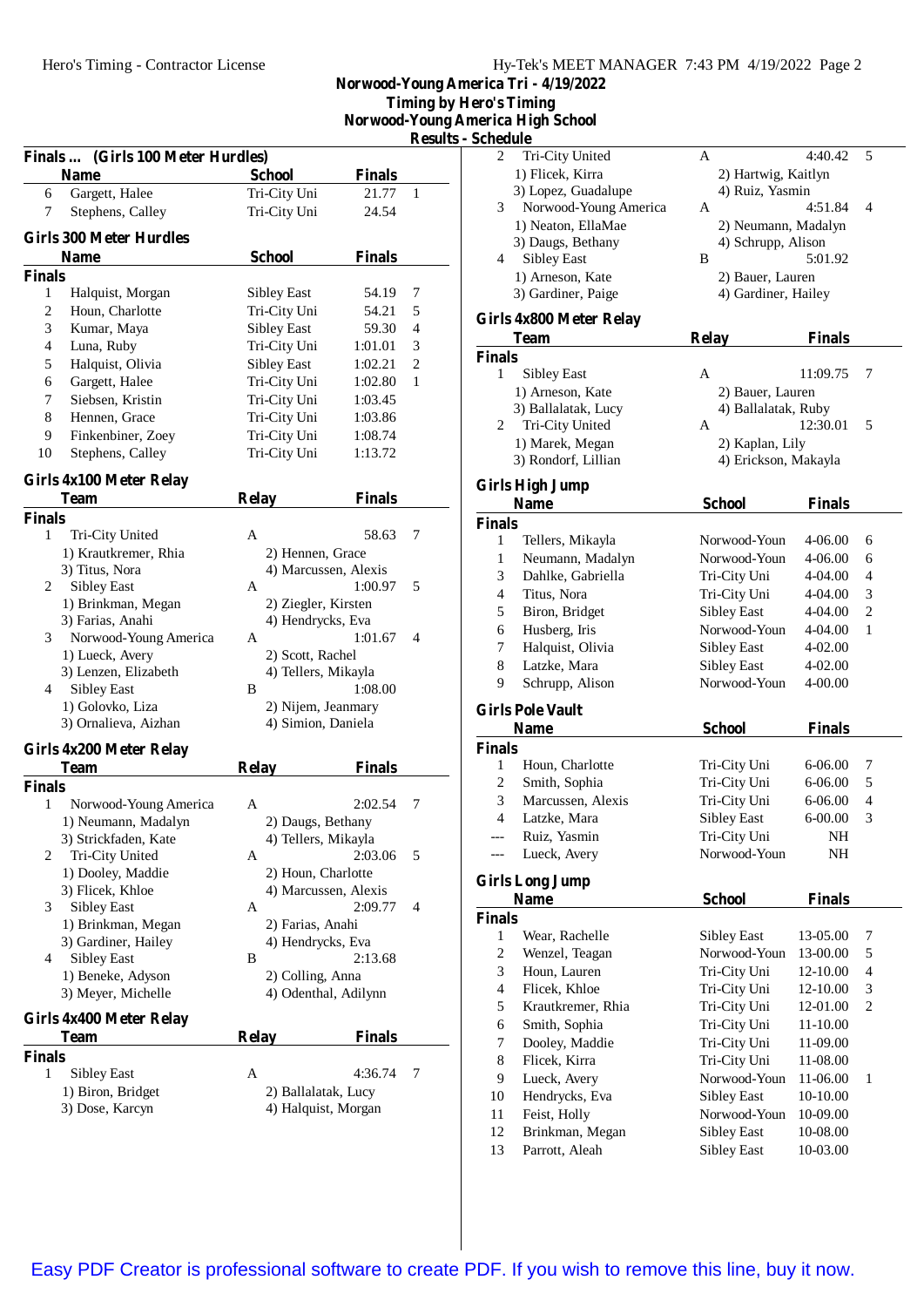**Norwood-Young America Tri - 4/19/2022 Timing by Hero's Timing Norwood-Young America High School**

| <b>Results - Schedule</b> |  |  |  |
|---------------------------|--|--|--|
|                           |  |  |  |

|                          |                                  |                    |               | <b>Results -</b> |
|--------------------------|----------------------------------|--------------------|---------------|------------------|
| <b>Finals </b>           | (Girls Long Jump)<br><b>Name</b> | <b>School</b>      | <b>Finals</b> |                  |
| 14                       | Meyer, Michelle                  | <b>Sibley East</b> | 9-11.00       |                  |
| 15                       | Odenthal, Adilynn                | <b>Sibley East</b> | 9-08.00       |                  |
| 16                       | Colling, Anna                    | Sibley East        | 9-02.00       |                  |
| ---                      | Ziegler, Kirsten                 | <b>Sibley East</b> | ND            |                  |
|                          |                                  |                    |               |                  |
|                          | <b>Girls Triple Jump</b>         |                    |               |                  |
|                          | <b>Name</b>                      | <b>School</b>      | <b>Finals</b> |                  |
| Finals<br>1              | Houn, Lauren                     | Tri-City Uni       | 29-09.00      | 7                |
| $\overline{c}$           | Halquist, Morgan                 | Sibley East        | 29-01.00      | 5                |
| 3                        | Ballalatak, Ruby                 | Sibley East        | 27-09.00      | $\overline{4}$   |
| $\overline{\mathcal{L}}$ | Latzke, Mara                     | Sibley East        | 26-10.00      | 3                |
| 5                        | Dose, Karcyn                     | <b>Sibley East</b> | 25-06.00      |                  |
| 6                        | Krautkremer, Rhia                | Tri-City Uni       | 25-02.00      | $\mathfrak{2}$   |
| 7                        | Feist, Holly                     | Norwood-Youn       | 25-01.00      | 1                |
| $\,$ 8 $\,$              | Brinkman, Megan                  | Sibley East        | 24-08.00      |                  |
| 9                        | Bernau, Eliza                    | Norwood-Youn       | 20-11.00      |                  |
|                          | Ziegler, Kirsten                 | Sibley East        | <b>FOUL</b>   |                  |
|                          | <b>Girls Shot Put</b>            |                    |               |                  |
|                          | <b>Name</b>                      | <b>School</b>      | <b>Finals</b> |                  |
| Finals                   |                                  |                    |               |                  |
| 1                        | Kreft, Eleanor                   | Sibley East        | 30-11.50      | 7                |
| $\overline{c}$           | Otto, Holly                      | <b>Sibley East</b> | 30-06.50      | 5                |
| 3                        | Krentz, Molly                    | <b>Sibley East</b> | 27-00.25      | $\overline{4}$   |
| $\overline{\mathcal{L}}$ | Dooley, Maddie                   | Tri-City Uni       | 26-10.00      | 3                |
| 5                        | Figueroa, Carolina               | Tri-City Uni       | 25-11.00      | $\overline{c}$   |
| 6                        | McCullough, Raven                | Norwood-Youn       | 24-00.00      | 1                |
| 7                        | Dahlke, Gabriella                | Tri-City Uni       | 23-07.75      |                  |
| $\,$ 8 $\,$              | Odenthal, Elizabeth              | Tri-City Uni       | 23-04.75      |                  |
| 9                        | Wear, Rachelle                   | Sibley East        | 23-04.00      |                  |
| 10                       | Saemrow, Jacy                    | Tri-City Uni       | 23-01.00      |                  |
| 11                       | Golovko, Liza                    | <b>Sibley East</b> | 22-06.50      |                  |
| 12                       | Beneke, Adyson                   | <b>Sibley East</b> | 22-04.50      |                  |
| 13                       | Ornalieva, Aizhan                | <b>Sibley East</b> | 22-01.00      |                  |
| 14                       | Scott, Rachel                    | Norwood-Youn       | 21-10.00      |                  |
| 15                       | Lenzen, Elizabeth                | Norwood-Youn       | 21-08.50      |                  |
| 16                       | Kuehn, Abigail                   | Sibley East        | 21-07.50      |                  |
| 17                       | Autenrieth, Evelyn               | <b>Sibley East</b> | 18-05.50      |                  |
| 18                       | Ruger, Madeline                  | Tri-City Uni       | 18-00.50      |                  |
| ---                      | Biron, Tegan                     | Sibley East        | ND            |                  |
|                          | <b>Girls Discus Throw</b>        |                    |               |                  |
|                          | <b>Name</b>                      | <b>School</b>      | <b>Finals</b> |                  |
| Finals                   |                                  |                    |               |                  |
| $\mathbf{1}$             | Kreft, Eleanor                   | Sibley East        | 92-06         | 7                |
| $\overline{\mathbf{c}}$  | Otto, Holly                      | Sibley East        | 87-02         | 5                |
| 3                        | Biron, Tegan                     | <b>Sibley East</b> | 84-11         | $\overline{4}$   |
| $\overline{\mathbf{4}}$  | Krentz, Molly                    | Sibley East        | 70-01         |                  |
| 5                        | Beneke, Adyson                   | <b>Sibley East</b> | 66-11         |                  |
| 6                        | Kuehn, Abigail                   | Sibley East        | 64-03         |                  |
| 7                        | McCullough, Raven                | Norwood-Youn       | 62-00         | 3                |
| 8                        | Ruger, Madeline                  | Tri-City Uni       | 56-09         | $\boldsymbol{2}$ |
| 9                        | Dooley, Maddie                   | Tri-City Uni       | 56-06         | $\mathbf{1}$     |
| 10                       | Golovko, Liza                    | Sibley East        | 53-06         |                  |
| 11                       | Saemrow, Jacy                    | Tri-City Uni       | 53-05         |                  |
| 12                       | Dahlke, Gabriella                | Tri-City Uni       | 53-02         |                  |

| neauıe |                                |              |           |  |
|--------|--------------------------------|--------------|-----------|--|
| 13     | Scott, Rachel                  | Norwood-Youn | 53-00     |  |
| 14     | Autenrieth, Evelyn             | Sibley East  | 51-01     |  |
| 15     | Ornalieva, Aizhan              | Sibley East  | $49-11$   |  |
| 16     | Feist, Holly                   | Norwood-Youn | $40 - 08$ |  |
| 17     | Odenthal, Elizabeth            | Tri-City Uni | $39-11$   |  |
|        | $\sim$ 100 M $\sim$ D $\sim$ 1 |              |           |  |

## **Boys 100 Meter Dash**

|                | <b>Name</b>                | <b>School</b>      | <b>Finals</b> |                |
|----------------|----------------------------|--------------------|---------------|----------------|
| <b>Finals</b>  |                            |                    |               |                |
| 1              | Halverson, Zach            | Sibley East        | 11.81         | 7              |
| 2              | Reyes, Marco               | Tri-City Uni       | 12.03         | 5              |
| 3              | Kroells, Garrett           | Sibley East        | 12.20         | $\overline{4}$ |
| $\overline{4}$ | Schnabel, Josiah           | Norwood-Youn       | 12.28         | 3              |
| 5              | Wagner, Janik              | Tri-City Uni       | 12.43         | $\overline{c}$ |
| 6              | Chimal, Abram              | Tri-City Uni       | 12.53         | 1              |
| 7              | Strickfaden, Noah          | Norwood-Youn       | 12.58         |                |
| 8              | Balcazar, Rafael           | Tri-City Uni       | 12.60         |                |
| 9              | Hanson, Parker             | Tri-City Uni       | 12.80         |                |
| 10             | Holicky, Lucas             | Tri-City Uni       | 12.91         |                |
| 11             | Le Mieux, Brant            | Tri-City Uni       | 12.94         |                |
| 12             | Le Mieux, Griffin          | Tri-City Uni       | 13.36         |                |
| 13             | Fitterer, Grant            | Tri-City Uni       | 13.51         |                |
| 14             | Castaneda, Andy            | Sibley East        | 13.82         |                |
| 15             | Fabel, Dane                | Norwood-Youn       | 14.01         |                |
| 16             | Lopez, Juan                | Tri-City Uni       | 14.24         |                |
| 17             | Schley, Alex               | Tri-City Uni       | 14.45         |                |
| 18             | Kotek, Travis              | Tri-City Uni       | 14.50         |                |
| 19             | Michels, Caleb             | Norwood-Youn       | 14.61         |                |
| 20             | McCue, Austin              | <b>Sibley East</b> | 14.71         |                |
| 21             | Weber, Ezra                | Sibley East        | 14.87         |                |
| 22             | Brown, Darion              | Norwood-Youn       | 15.13         |                |
| 23             | Johnson, Tanner            | <b>Sibley East</b> | 15.31         |                |
| 24             | Vosejpka, Mason            | Tri-City Uni       | 15.83         |                |
| 25             | Grotte, Devin              | Norwood-Youn       | 15.95         |                |
| 26             | Hilgers, Owen              | Sibley East        | 16.01         |                |
| 27             | Fisher, Landon             | Sibley East        | 16.25         |                |
| 28             |                            | <b>Sibley East</b> |               |                |
| 29             | Halquist, Montgomery       |                    | 17.14         |                |
|                | Nelson, Reese              | <b>Sibley East</b> | 17.41         |                |
|                | <b>Boys 200 Meter Dash</b> |                    |               |                |
|                | <b>Name</b>                | <b>School</b>      | <b>Finals</b> |                |
| <b>Finals</b>  |                            |                    |               |                |
| 1              | Halverson, Zach            | Sibley East        | 24.31         | 7              |
| 2              | Kroells, Garrett           | Sibley East        | 24.61         | 5              |
| 3              | Reyes, Marco               | Tri-City Uni       | 24.62         | $\overline{4}$ |
| 4              | Flintrop, Connor           | Tri-City Uni       | 24.66         | 3              |
| 5              | Strickfaden, Noah          | Norwood-Youn       | 26.00         | $\mathfrak{D}$ |
| 6              | Nightingale, Mecca         | Tri-City Uni       | 26.54         | 1              |
| 7              | Balcazar, Rafael           | Tri-City Uni       | 26.56         |                |
| 8              | Allison, Kieran            | Norwood-Youn       | 26.96         |                |
| 9              | Strickfaden, Jack          | Norwood-Youn       | 27.23         |                |
| 10             | Durham, Tyson              | <b>Sibley East</b> | 27.35         |                |
| 11             | Block, Alex                | Tri-City Uni       | 27.52         |                |
| 12             | Skluzacek, Connor          | Tri-City Uni       | 27.87         |                |
| 13             | Fabel, Dane                | Norwood-Youn       | 28.41         |                |
| 14             | Factor, Harrison           | Tri-City Uni       | 28.54         |                |
| 15             | Viskocil, Eli              | Tri-City Uni       | 29.05         |                |
| 16             | Skluzacek, Luke            | Tri-City Uni       | 29.26         |                |
| 17             | Kotek, Travis              | Tri-City Uni       | 30.75         |                |
|                |                            |                    |               |                |

[Easy PDF Creator is professional software to create PDF. If you wish to remove this line, buy it now.](http://www.pdfdesk.com)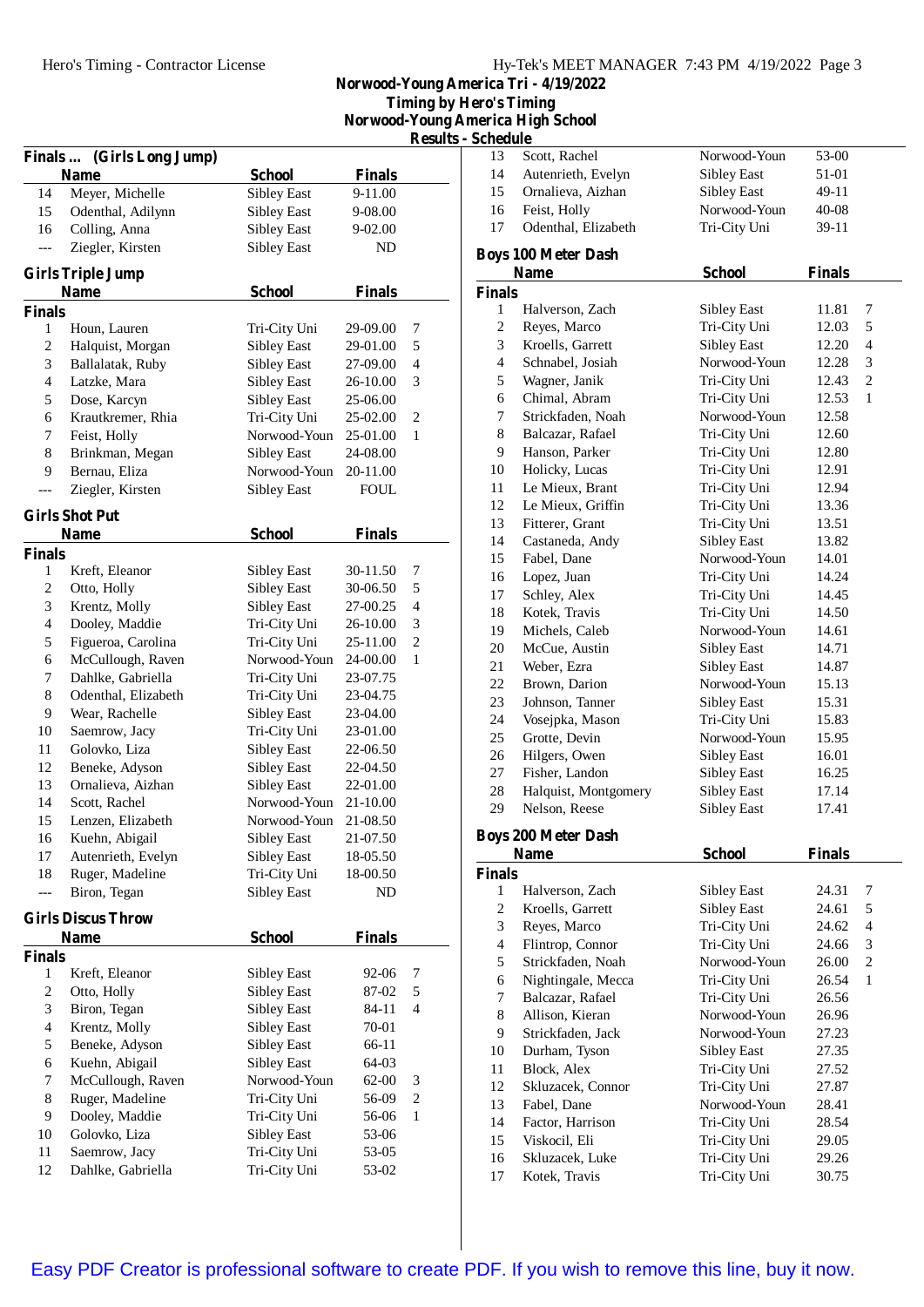| Hy-Tek's MEET MANAGER 7:43 PM 4/19/2022 Page 4 |  |  |  |
|------------------------------------------------|--|--|--|
|------------------------------------------------|--|--|--|

**Norwood-Young America Tri - 4/19/2022 Timing by Hero's Timing**

**Norwood-Young America High School**

**Results** - **S** 

| Finals  (Boys 200 Meter Dash) |                            |                    |               |                |  |
|-------------------------------|----------------------------|--------------------|---------------|----------------|--|
|                               | <b>Name</b>                | <b>School</b>      | <b>Finals</b> |                |  |
| 18                            | Krueger, Mausten           | <b>Sibley East</b> | 31.36         |                |  |
| 19                            | Lopez, Juan                | Tri-City Uni       | 32.06         |                |  |
| 20                            | McCue, Austin              | Sibley East        | 32.24         |                |  |
| 21                            | Johnson, Tanner            | Sibley East        | 33.18         |                |  |
| 22                            | Hilgers, Owen              | <b>Sibley East</b> | 34.29         |                |  |
| 23                            | Grotte, Devin              | Norwood-Youn       | 35.55         |                |  |
| 24                            | Halquist, Montgomery       | Sibley East        | 36.98         |                |  |
| 25                            | Nelson, Reese              | <b>Sibley East</b> | 37.81         |                |  |
| ---                           | Hanson, Parker             | Tri-City Uni       | FS            |                |  |
|                               | <b>Boys 400 Meter Dash</b> |                    |               |                |  |
|                               | <b>Name</b>                | <b>School</b>      | <b>Finals</b> |                |  |
| <b>Finals</b>                 |                            |                    |               |                |  |
| 1                             | Flintrop, Connor           | Tri-City Uni       | 54.34         | 7              |  |
| 2                             | Ballalatak, Joseph         | <b>Sibley East</b> | 54.89         | 5              |  |
| 3                             | Kroells, Garrett           | <b>Sibley East</b> | 55.20         | 4              |  |
| $\overline{4}$                | Druley, Mitchell           | Norwood-Youn       | 55.81         | 3              |  |
| 5                             | Pichotta, Michael          | Tri-City Uni       | 57.11         | 2              |  |
| 6                             | Strickfaden, Jack          | Norwood-Youn       | 58.25         | $\mathbf{1}$   |  |
| 7                             | Allison, Kieran            | Norwood-Youn       | 58.38         |                |  |
| 8                             | Block, Alex                | Tri-City Uni       | 1:02.70       |                |  |
| 9                             | Factor, Harrison           | Tri-City Uni       | 1:03.66       |                |  |
| 10                            | Viskocil, Eli              | Tri-City Uni       | 1:04.74       |                |  |
| 11                            | Krueger, Mausten           | Sibley East        | 1:09.47       |                |  |
| 12                            | Neisen, Brody              | <b>Sibley East</b> | 1:11.68       |                |  |
|                               |                            |                    |               |                |  |
|                               | <b>Boys 800 Meter Run</b>  |                    |               |                |  |
|                               | <b>Name</b>                | <b>School</b>      | <b>Finals</b> |                |  |
| <b>Finals</b>                 |                            |                    |               |                |  |
| 1                             | Latzke, Gavin              | Sibley East        | 2:13.31       | 7              |  |
| 2                             | Juberian, Dante            | Tri-City Uni       | 2:15.45       | 5              |  |
| 3                             | Parrott, Trevor            | Sibley East        | 2:15.93       | 4              |  |
| $\overline{4}$                | Nevarez, Jose              | Sibley East        | 2:21.27       | 3              |  |
| 5                             | Goecke, Chase              | Tri-City Uni       | 2:24.10       | $\overline{c}$ |  |
| 6                             | Prigge, Aven               | Tri-City Uni       | 2:24.78       | 1              |  |
| 7                             | Fitterer, Grant            | Tri-City Uni       | 2:27.03       |                |  |
| 8                             | Ortiz, Alan                | Tri-City Uni       | 2:34.40       |                |  |
| 9                             | Walters, Cole              | Tri-City Uni       | 2:39.63       |                |  |
| 10                            | Duchnowski, Colbey         | Tri-City Uni       | 2:43.06       |                |  |
| 11                            | Goecke, Cole               | Tri-City Uni       | 2:53.37       |                |  |
| 12                            | Tyhurst, Miles             | <b>Sibley East</b> | 3:00.00       |                |  |
|                               | <b>Boys 1600 Meter Run</b> |                    |               |                |  |
|                               | <b>Name</b>                | <b>School</b>      | <b>Finals</b> |                |  |
| <b>Finals</b>                 |                            |                    |               |                |  |
| 1                             | Parrott, Trevor            | Sibley East        | 5:11.89       | 7              |  |
| 2                             | Rutt, Austin               | Tri-City Uni       | 5:25.43       | 5              |  |
| 3                             | Ortiz, Alan                | Tri-City Uni       | 5:32.95       | 4              |  |
| $\overline{\mathbf{4}}$       | Neubarth, Tyler            | Norwood-Youn       | 5:41.91       | 3              |  |
| 5                             | Braatz, Lucas              | Tri-City Uni       | 5:42.46       | $\overline{c}$ |  |
| 6                             | Duchnowski, Colbey         | Tri-City Uni       | 5:50.70       |                |  |
| 7                             | Neisen, Brody              | <b>Sibley East</b> | 5:58.14       | $\mathbf{1}$   |  |
| $\,$ 8 $\,$                   | Goecke, Cole               | Tri-City Uni       | 6:08.95       |                |  |
| 9                             | Arneson, Ben               | <b>Sibley East</b> | 6:20.73       |                |  |
| 10                            | Tyhurst, Miles             | <b>Sibley East</b> | 6:21.34       |                |  |
| 11                            | Brown, Darion              | Norwood-Youn       | 6:38.47       |                |  |
| 12                            | Kromarek, Dylan            | Norwood-Youn       | 6:53.41       |                |  |

| <b>Schedule</b>          |                                       |                       |               |   |
|--------------------------|---------------------------------------|-----------------------|---------------|---|
|                          | <b>Boys 3200 Meter Run</b>            |                       |               |   |
|                          | <b>Name</b>                           | School                | <b>Finals</b> |   |
| <b>Finals</b>            |                                       |                       |               |   |
| 1                        | Druley, Jake                          | Norwood-Youn          | 10:46.93      | 7 |
| $\overline{c}$           | Robrahn, Caleb                        | Tri-City Uni          | 12:37.29      | 5 |
| 3                        | Braatz, Lucas                         | Tri-City Uni          | 12:51.53      | 4 |
| 4                        | Arneson, Ben                          | <b>Sibley East</b>    | 13:48.83      | 3 |
|                          |                                       |                       |               |   |
|                          | <b>Boys 110 Meter Hurdles</b>         |                       |               |   |
|                          | Name                                  | <b>School</b>         | <b>Finals</b> |   |
| <b>Finals</b>            |                                       |                       |               |   |
| 1                        | Elseth, Aaron                         | Sibley East           | 17.59         | 7 |
| 2                        | Skluzacek, Connor                     | Tri-City Uni          | 18.21         | 5 |
| 3                        | Prigge, Aven                          | Tri-City Uni          | 19.88         | 4 |
| $\overline{\mathcal{L}}$ | McCue, Aidan                          | <b>Sibley East</b>    | 21.08         | 3 |
|                          | <b>Boys 300 Meter Hurdles</b>         |                       |               |   |
|                          | <b>Name</b>                           | <b>School</b>         | <b>Finals</b> |   |
| <b>Finals</b>            |                                       |                       |               |   |
| 1                        | Elseth, Aaron                         | Sibley East           | 46.09         | 7 |
| 2                        | Bauer, Cole                           | <b>Sibley East</b>    | 46.28         | 5 |
| 3                        | Skluzacek, Connor                     | Tri-City Uni          | 50.42         | 4 |
| 4                        | McCue, Aidan                          | <b>Sibley East</b>    | 54.19         | 3 |
| 5                        | Wibstad, Dawson                       | <b>Sibley East</b>    | 1:04.65       |   |
| 6                        | Halquist, Montgomery                  | <b>Sibley East</b>    | 1:07.32       |   |
|                          |                                       |                       |               |   |
|                          | <b>Boys 4x100 Meter Relay</b>         |                       |               |   |
|                          | <b>Team</b>                           | <b>Relay</b>          | <b>Finals</b> |   |
| <b>Finals</b>            |                                       |                       |               |   |
|                          |                                       |                       |               |   |
| 1                        | Norwood-Young America                 | A                     | 49.28         | 7 |
|                          | 1) Schnabel, Josiah                   | 2) Strickfaden, Noah  |               |   |
|                          | 3) Fabel, Dane                        | 4) Druley, Mitchell   |               |   |
| 2                        | Tri-City United                       | A                     | 49.87         | 5 |
|                          | 1) Le Mieux, Brant                    | 2) Wagner, Janik      |               |   |
|                          | 3) Hanson, Parker                     | 4) Pichotta, Michael  |               |   |
| 3                        | Tri-City United                       | B                     | 51.20         |   |
|                          | 1) Le Mieux, Griffin                  | 2) Balcazar, Rafael   |               |   |
|                          | 3) Lopez, Juan                        | 4) Chimal, Abram      |               |   |
| 4                        | <b>Sibley East</b>                    | А                     | 51.72         | 4 |
|                          | 1) Castaneda, Andy                    | 2) Durham, Tyson      |               |   |
|                          | 3) Elseth, Aaron                      | 4) McCue, Aidan       |               |   |
| 5                        | Sibley East                           | В                     | 1:07.90       |   |
|                          | 1) Johnson, Tanner                    | 2) McCue, Austin      |               |   |
|                          | 3) Fisher, Landon                     | 4) Nelson, Reese      |               |   |
|                          | <b>Boys 4x200 Meter Relay</b>         |                       |               |   |
|                          | <b>Team</b>                           | <b>Relay</b>          | <b>Finals</b> |   |
| <b>Finals</b>            |                                       |                       |               |   |
| 1                        | Norwood-Young America                 | A                     | 1:51.26       | 7 |
|                          | 1) Panning, Nathan                    | 2) Gratz, Treyton     |               |   |
|                          | 3) Smith, Hunter                      | 4) Pauly, Samuel      |               |   |
| 2                        | Sibley East                           | А                     | 1:53.26       | 5 |
|                          | 1) Iliff, Kyan                        | 2) Castaneda, Andy    |               |   |
| 3                        | 3) Taaffe, Paul<br><b>Sibley East</b> | 4) Durham, Tyson<br>В | 2:11.56       |   |

- 
- 1) Hilgers, Owen 2) Weber, Ezra<br>
3) Krueger, Mausten 4) Wibstad, Dawson 3) Krueger, Mausten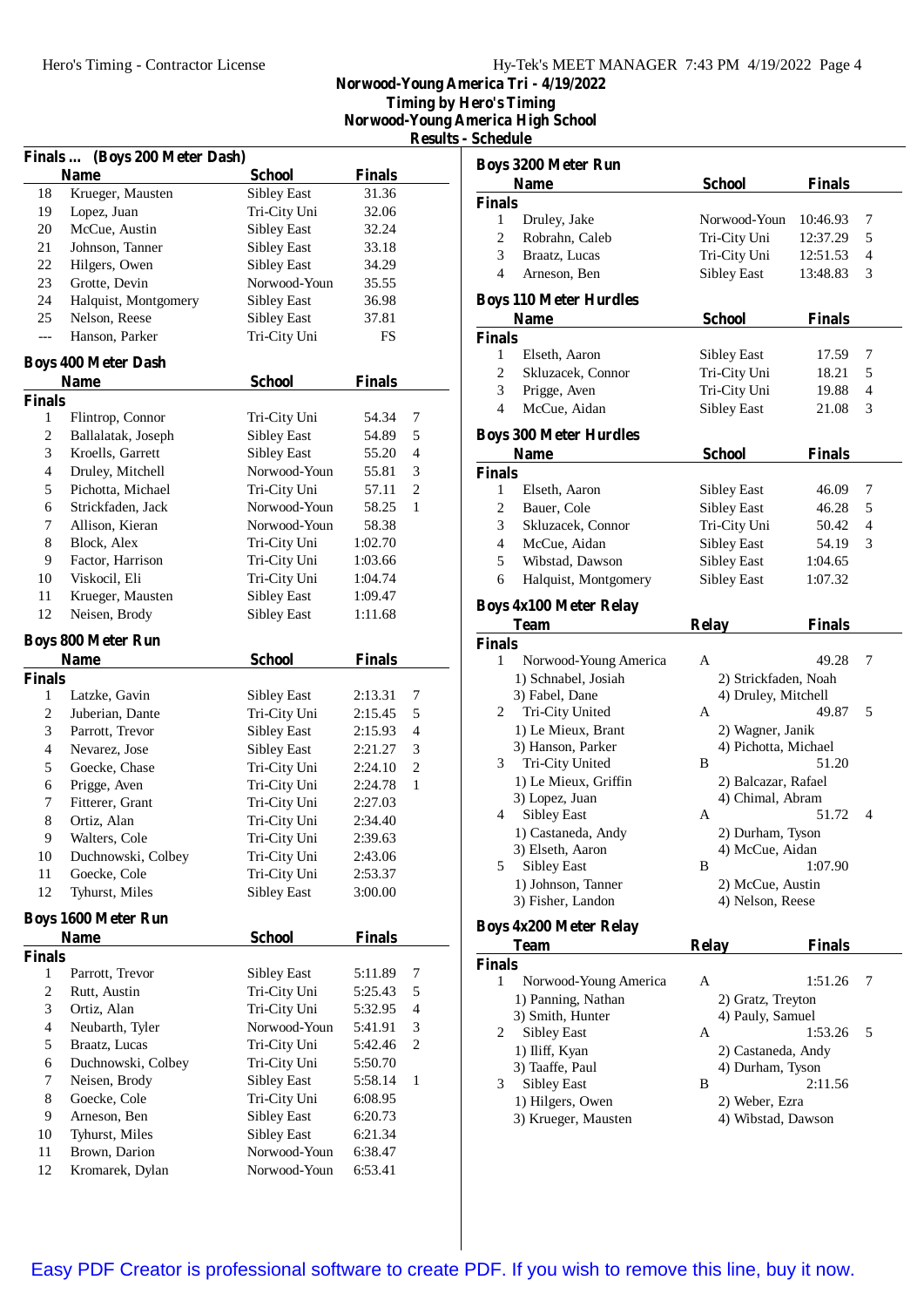**Norwood-Young America Tri - 4/19/2022 Timing by Hero's Timing Norwood-Young America High School**

 $Results - Scl$ 

| Finals  (Boys 4x200 Meter Relay)           |                                        |                    | <b>COMILO</b>  |
|--------------------------------------------|----------------------------------------|--------------------|----------------|
| <b>Team</b>                                | <b>Relay</b>                           | Finals             |                |
| Tri-City United                            | A                                      | DQ                 |                |
| 1) Holicky, Lucas                          | 2) Wagner, Janik                       |                    |                |
| 3) Juberian, Dante                         | 4) Flintrop, Connor                    |                    |                |
| <b>Boys 4x400 Meter Relay</b>              |                                        |                    |                |
| <b>Team</b>                                | <b>Relay</b>                           | <b>Finals</b>      |                |
| <b>Finals</b>                              |                                        |                    |                |
| 1<br>Sibley East                           | Α                                      | 3:43.49            | 7              |
| 1) Ballalatak, Joseph                      | 2) Bauer, Cole                         |                    |                |
| 3) Halverson, Zach                         | 4) Latzke, Gavin                       |                    |                |
| Tri-City United<br>2                       | А                                      | 3:50.51            | 5              |
| 1) Goecke, Chase                           | 2) Pichotta, Michael                   |                    |                |
| 3) Rutt, Austin                            | 4) Juberian, Dante                     |                    |                |
| Norwood-Young America<br>3                 | А                                      | 3:51.43            | 4              |
| 1) Allison, Kieran<br>3) Strickfaden, Jack | 2) Druley, Jake<br>4) Druley, Mitchell |                    |                |
| Sibley East<br>4                           | B                                      | 4:14.71            |                |
| 1) Nevarez, Jose                           | 2) Parrott, Trevor                     |                    |                |
| 3) Iliff, Kyan                             | 4) Neisen, Brody                       |                    |                |
| <b>Boys 4x800 Meter Relay</b>              |                                        |                    |                |
| Team                                       | <b>Relay</b>                           | <b>Finals</b>      |                |
| <b>Finals</b>                              |                                        |                    |                |
| 1<br>Sibley East                           | A                                      | 8:45.46            | 7              |
| 1) Ballalatak, Joseph                      | 2) Bauer, Cole                         |                    |                |
| 3) Latzke, Gavin                           | 4) Nevarez, Jose                       |                    |                |
| Tri-City United<br>2                       | A                                      | 9:58.82            | 5              |
| 1) Block, Alex                             | 2) Rutt, Austin                        |                    |                |
| 3) Walters, Cole                           | 4) Goecke, Chase                       |                    |                |
| <b>Boys High Jump</b>                      |                                        |                    |                |
| Name                                       | <b>School</b>                          | <b>Finals</b>      |                |
| <b>Finals</b>                              |                                        |                    |                |
| 1<br>Bauer, Cole                           | Sibley East                            | 5-04.00            | 6              |
| 1<br>Nightingale, Mecca                    | Tri-City Uni                           | 5-04.00            | 6              |
| Latzke, Gavin<br>3                         | <b>Sibley East</b>                     | 5-02.00            | 4              |
| 4<br>Pauly, Samuel                         | Norwood-Youn                           | 5-02.00            | 3              |
| 5<br>Panning, Nathan                       | Norwood-Youn                           | 5-02.00            | 1.5            |
| 5<br>Elseth, Aaron                         | <b>Sibley East</b>                     | 5-02.00            | 1.5            |
| 7<br>Block, Alex<br>8<br>Holicky, Lucas    | Tri-City Uni<br>Tri-City Uni           | 5-02.00<br>5-00.00 |                |
| 8<br>Druley, Jake                          | Norwood-Youn                           | 5-00.00            |                |
|                                            |                                        |                    |                |
| <b>Boys Pole Vault</b>                     |                                        |                    |                |
| <b>Name</b>                                | <b>School</b>                          | <b>Finals</b>      |                |
| <b>Finals</b><br>1<br>Michels, Caleb       | Norwood-Youn                           | 7-06.00            | 7              |
| $\mathfrak{2}$<br>Le Mieux, Brant          | Tri-City Uni                           | 7-00.00            | 4.5            |
| $\sqrt{2}$<br>Iliff, Kyan                  | Sibley East                            | 7-00.00            | 4.5            |
| $\overline{\mathcal{L}}$<br>Walters, Cole  | Tri-City Uni                           | 7-00.00            | 3              |
|                                            |                                        |                    |                |
| <b>Boys Long Jump</b>                      |                                        |                    |                |
| Name<br><b>Finals</b>                      | <b>School</b>                          | <b>Finals</b>      |                |
| 1<br>Halverson, Zach                       | Sibley East                            | 18-08.00           | 7              |
| 2<br>Juberian, Dante                       | Tri-City Uni                           | 16-08.00           | 5              |
| 3<br>Hanson, Parker                        | Tri-City Uni                           | 16-01.00           | $\overline{4}$ |
| $\overline{4}$<br>Wagner, Janik            | Tri-City Uni                           | 16-01.00           | 3              |
|                                            |                                        |                    |                |

| пегіса підп эспоог       |                                  |                                          |                      |                         |
|--------------------------|----------------------------------|------------------------------------------|----------------------|-------------------------|
| Schedule                 |                                  |                                          |                      |                         |
| 5                        | Pauly, Samuel                    | Norwood-Youn                             | 15-07.00             | 2                       |
| 6                        | Pichotta, Michael                | Tri-City Uni                             | 15-07.00             |                         |
| 7                        | Prigge, Aven                     | Tri-City Uni                             | 15-06.00             |                         |
| 8                        | Holicky, Lucas                   | Tri-City Uni                             | 15-05.00             |                         |
| 9                        | Le Mieux, Brant                  | Tri-City Uni                             | 15-02.00             |                         |
| 10                       | Druley, Mitchell                 | Norwood-Youn                             | 14-09.00             | 1                       |
| 11                       | Durham, Tyson                    | <b>Sibley East</b>                       | 14-07.00             |                         |
| 12                       | Ballalatak, Joseph               | Sibley East                              | 14-06.00             |                         |
| 13                       | Castaneda, Andy                  | <b>Sibley East</b>                       | 14-04.00             |                         |
| 14                       | Skluzacek, Connor                | Tri-City Uni                             | 14-03.00             |                         |
| 15                       | Nightingale, Mecca               | Tri-City Uni                             | 13-11.00             |                         |
| 16                       | Taaffe, Paul                     | Sibley East                              | 13-08.00             |                         |
| 17                       | Weber, Ezra                      | <b>Sibley East</b>                       | 12-06.00             |                         |
| 18                       | Le Mieux, Griffin                | Tri-City Uni                             | 12-06.00             |                         |
| 19                       | Brown, Darion                    | Norwood-Youn                             | 11-03.00             |                         |
| 20                       | McCue, Austin                    | <b>Sibley East</b>                       | 10-11.00             |                         |
| 21                       | Wibstad, Dawson                  | <b>Sibley East</b>                       | 10-04.00             |                         |
| 22                       | Johnson, Tanner                  | <b>Sibley East</b>                       | 9-11.00              |                         |
| 23                       | Halquist, Montgomery             | <b>Sibley East</b>                       | 9-05.00              |                         |
| 24                       | Fisher, Landon                   | Sibley East                              | 7-09.00              |                         |
| ---                      | Meyer, Jordan                    | Tri-City Uni                             | ND                   |                         |
| ---                      | Nelson, Reese                    | <b>Sibley East</b>                       | ND                   |                         |
|                          | <b>Boys Triple Jump</b>          |                                          |                      |                         |
|                          |                                  |                                          |                      |                         |
|                          |                                  |                                          |                      |                         |
|                          | <b>Name</b>                      | <b>School</b>                            | <b>Finals</b>        |                         |
| <b>Finals</b><br>1       |                                  | Norwood-Youn                             |                      |                         |
|                          | Panning, Nathan                  |                                          | 35-03.00             | 7                       |
| 2                        | Parrott, Trevor                  | <b>Sibley East</b>                       | 33-08.00             | 5<br>4                  |
| 3                        | McCue, Aidan                     | <b>Sibley East</b>                       | 30-07.00             |                         |
| $\overline{\mathcal{L}}$ | Gratz, Treyton                   | Norwood-Youn<br>Norwood-Youn             | 30-04.00             | 3                       |
| 5<br>6                   | Smith, Hunter                    |                                          | 27-01.00             | $\overline{c}$<br>1     |
|                          | Krueger, Mausten                 | Sibley East                              | 25-08.00             |                         |
|                          | <b>Boys Shot Put</b>             |                                          |                      |                         |
|                          | <b>Name</b>                      | <b>School</b>                            | <b>Finals</b>        |                         |
| <b>Finals</b>            |                                  |                                          |                      |                         |
| 1                        | Suedbeck, Lincoln                | Sibley East                              | 41-03.00             | 7                       |
| 2                        | Vosejpka, Mason                  | Tri-City Uni                             | 40-00.00             | 5                       |
| 3                        | Schnabel, Josiah                 | Norwood-Youn                             | 37-03.00             | $\overline{\mathbf{4}}$ |
| $\overline{\mathcal{L}}$ | Burdorf, Parker                  | <b>Sibley East</b>                       | 35-09.75             | 3                       |
| 5                        | Schendel, Henry                  | Tri-City Uni                             | 35-06.50             | 2                       |
| 6                        | Urness, Lucas                    | Norwood-Youn                             | 31-08.00             | 1                       |
| 7                        | Skluzacek, Luke                  | Tri-City Uni                             | 30-00.50             |                         |
| 8                        | Almich, Devon                    | <b>Sibley East</b>                       | 28-01.50             |                         |
| 9                        | Kuehn, Zachary                   | <b>Sibley East</b>                       | 27-01.00             |                         |
| 10                       | Neubarth, Tyler                  | Norwood-Youn                             | 26-11.00             |                         |
| 11                       | Behrens, Brody                   | Norwood-Youn                             | 25-06.50             |                         |
| 12                       | Schley, Alex                     | Tri-City Uni                             | 25-04.50             |                         |
| 13<br>14                 | Taaffe, Paul<br>Torrez, Giovanni | <b>Sibley East</b><br><b>Sibley East</b> | 24-11.50<br>24-03.50 |                         |

 Kistner, Nicholas Sibley East 23-04.00 Redman, Jacob Sibley East 22-03.00 Urness, Bryce Norwood-Youn 21-11.00 Scherer, Jonah Sibley East 21-00.00 Smith, Hunter Norwood-Youn 20-06.00 Robrahn, Caleb Tri-City Uni 19-10.00 Lehmann, Maxwell Sibley East 14-08.00

[Easy PDF Creator is professional software to create PDF. If you wish to remove this line, buy it now.](http://www.pdfdesk.com)